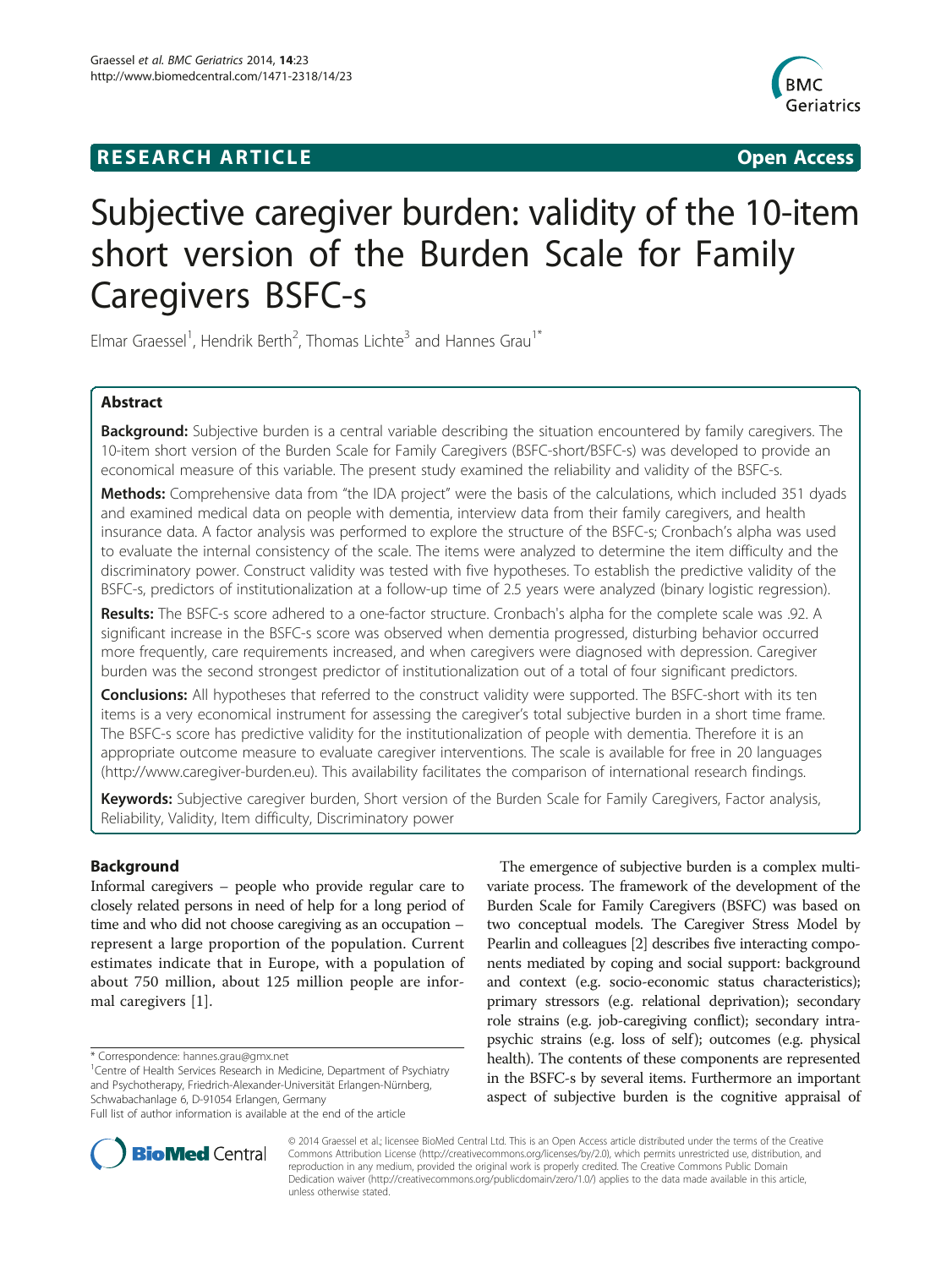these aspects according to the Transactional Stress Model by Lazarus and Folkman [\[3\]](#page-7-0). Stressful aspects of caregiving and its appraisal by the caregivers provided the conceptual framework for the BSFC-s.

The practical value of the theoretical concept of "subjective burden among family caregivers" has been demonstrated by the predictive power of subjective burden, which has been empirically well confirmed: At the social level of health services research, the subjective burden of family caregivers is a powerful predictor of institutionalization and, hence, of the termination of home care [[4-](#page-7-0)[6\]](#page-8-0)).

Subjective burden, however, also affects family caregivers at the individual level, particularly with regard to health. Self-assessment reports have revealed that family caregivers show, on average, a higher number of depressive symptoms than non-caregivers but do not report significantly more physical problems [\[7\]](#page-8-0). Thus, caregivers and non-caregivers of the same age group do not differ in a clinically relevant manner in subjective physical health. A comparison of caregivers who were experiencing subjective burden with those who were not showed a completely different picture. The higher the subjective burden of family caregivers, the more physical symptoms were reported, e.g. in samples with more than 1,000 participants [\[8\]](#page-8-0). Examination of the objective criterion of mortality revealed that only caregivers who experience subjective burden are at a higher risk of mortality [\[9](#page-8-0)]. The mortality of caregivers who do not experience subjective burden is not significantly higher than that of non-caregivers of the same age.

The importance of subjective burden for informal care is evident in the interaction between the caregiver and care-receiver. Abusive behavior exhibited by caregivers is reported more frequently with increasing levels of subjective burden [[10,11\]](#page-8-0).

"Subjective burden among family caregivers" is a theoretical concept that is subject to different operationalizations. In the simplest case, caregivers are asked to assess their burden with a single-item scale. Responses are obtained with a multi-level rating scale (e.g. emotional strain by Kim and Schulz [\[12\]](#page-8-0)). This type of burden assessment is, however, subject to limited reliability and a high risk of social desirability bias because the purpose of the survey (namely, to determine the level of burden) is apparent in how the question is phrased. For this reason, multi-item scales, which are evaluated on the basis of one or more scores, are usually used for scientific studies. The multi-factor concept of subjective burden, i.e. the use of different subscores for the different dimensions of subjective burden, has been applied, amongst others, in the Cost of Care Index [\[13\]](#page-8-0). This index includes five subscores for "Physical and emotional problems", "Perception of the cared person as a provocateur", "Personal and social restrictions", "Economic costs", and "Value investment in caregiving". Another method is to compute one score that is interpreted as the "total" subjective burden. The Zarit Burden Interview [\[14](#page-8-0)] is based on this scoring method. The Burden Scale for Family Caregivers in the 28-item original version was developed accordingly [[15](#page-8-0)].

The present study was designed to assess the validity of the 10-item short version of the BSFC, the BSFCshort/BSFC-s. It is comprised of the 10 items with the highest discriminatory power from the 28-item original version [\[15](#page-8-0)].

# Methods

## Design

The data used in this validation were obtained from the three-armed cluster-randomized controlled trial "the IDA project" (Dementia Care Initiative in Primary Practice) to evaluate a counseling program for family caregivers (trial registration: ISRCTN68329593) [[16](#page-8-0)]. 390 people with dementia and their family caregivers were recruited by general practitioners in the study region of Middle Franconia, Bavaria, Germany [[17](#page-8-0)]. Care-receivers were included if they had a physician-diagnosed primary dementia (ICD-10) and a mild or moderate cognitive impairment (Mini-Mental State Examination (MMSE) 10 to 24 points), were at least 65 years old, and were members of the AOK Bavaria - Health insurance. Care-receivers who suffered from a terminal illness or who were not able or willing to provide informed consent were excluded. Study inclusion required the signed informed consent of the carereceivers and their informal caregivers. The study was approved by the Ethics Committee at the Bavarian Chamber of Physicians (No. 05029) and was conducted in accordance with the Helsinki Declaration.

# Sample

The current sample included 351 people with dementia and their family caregivers and was obtained from an original sample that included 390 cases. 357 caregivers were available for the baseline telephone interview. There was no significant ( $p < .05$ ) difference between the drop outs  $(n = 33)$  and the interviewed caregivers with regard to the data delivered by the general practitioners (characteristics of the care-receivers) and the health insurer (care level of the care-receiver, depression diagnosis of the caregiver). Caregivers were asked to maintain their consent throughout the duration of the study ( $n = 351$ ). 25% of the participants were from cities with more than 100,000 citizens. The mean age of the family caregivers was 59.2 years (SD = 13.4), 73% were female, 31% were spouses, 60% were caregiving children/-in-law, and 9% were other informal caregivers. The mean age of the people with dementia was 80.3 years (SD = 6.7), and 68% were female. 64% suffered from a mild form of dementia (MMSE: 18–24 points) and 36% from a moderate form (MMSE: 10–17 points).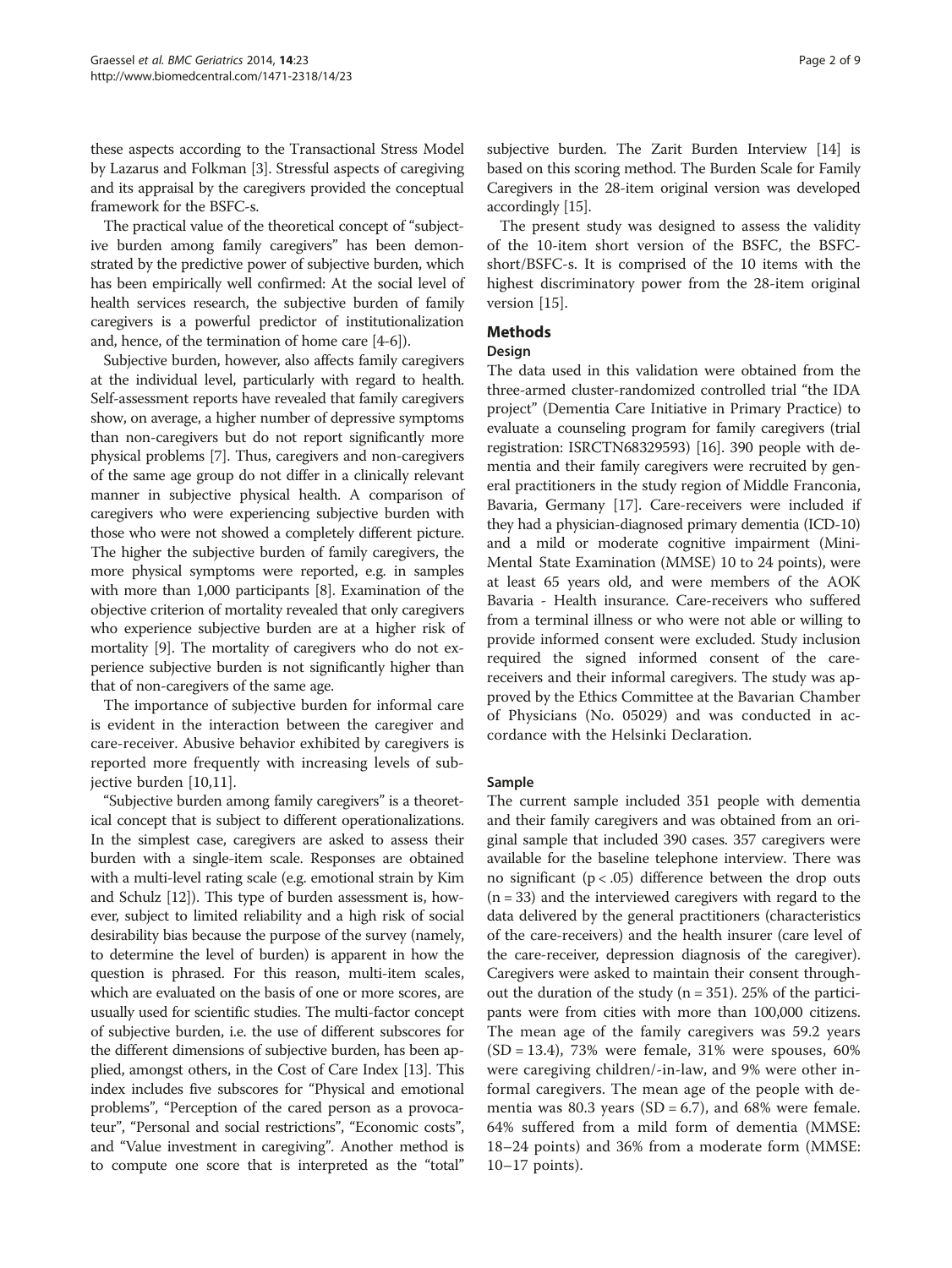#### **Instruments**

The 10 items of the Burden Scale for Family Caregivers – short version, BSFC-short/BSFC-s (see [http://www.](http://www.caregiver-burden.eu/) [caregiver-burden.eu](http://www.caregiver-burden.eu/)) are rated on a scale from 0 (strongly disagree) to 3 (strongly agree). The score ranges from 0 to 30 points. Higher scores indicate greater caregiver burden.

The Mini-Mental Status Examination, MMSE [[18](#page-8-0)] is used worldwide for dementia screening. The score ranges from 0 to 30 points, with higher values indicating greater performance capacity.

The Nurses' Observation Scale for Geriatric Patients, NOSGER [\[19\]](#page-8-0) covers the most frequent aberrancies of geriatric patients as an observer rating scale. For our study, the subscales "Disturbing behavior" and "IADL" (Instrumental Activities of Daily Living) were used. Each subscale consists of 5 items rated on a scale from 1 (always) to 5 (never). The score ranges from 5 to 25 points, with higher values indicating greater impairment. The test-retest reliabilities are .84 (disturbing behavior) and .91 (IADL) [\[20](#page-8-0)].

The Barthel Index, BI [[21](#page-8-0)] is an observer rating scale, which is widely used internationally to rate independence in basic activities of daily life. Higher scores indicate greater independence. Basic everyday practical capabilities are rated in 10 areas at two to four levels (0, 5, 10, 15 points). The score ranges from 0 (dependent in all areas) to 100 points (completely independent). The reliability using the Intraclass-Correlation-Coefficient (ICC) for elderly people is .89 [\[22\]](#page-8-0).

The Resource Utilization in Dementia – short version, RUD Lite assesses informal care time, i.e. how many hours per day on average the primary informal caregiver provides services to the care-receiver [\[23\]](#page-8-0). Informal care activities are divided into three categories: ADL, IADL and supervision. While ADL includes activities such as toilet visits, bathing, and dressing, IADL comprises more complex activities such as shopping, food preparation, and housekeeping. Wimo and Nordberg [\[24\]](#page-8-0) tested the validity. It was good for the time measurement of ADL and supervision. We used the score for total care time.

## Other measures

In addition to the measures obtained with the aforementioned instruments, we recorded the average number of sleep interruptions at night due to caregiving tasks or aberrancies reported by family caregivers for the last four weeks.

Nursing care needs were determined based on the four-level scale used in Germany to establish eligibility for nursing care benefits. This information was retrieved from the care-receivers' long-term care insurance data. The nursing care needs were assessed by a qualified health care professional when the care-receivers applied for long-term care insurance support. The care level describes the extent to which the care-receiver is eligible to receive assistance from long-term care insurance. The classification is based on the care-receiver's need for physical care and ranges from none (Level 0) to mild (Level 1) to moderate (Level 2) to great need for care (Level 3). For Level 3, a daily need for help of at least 5.0 hours is required (among other things). The time required is determined on the basis of standardized time corridors for certain activities.

The **depression diagnosis** was obtained from the health insurance data of the family caregivers. With regard to the feasibility of "the IDA project", whose data form the basis of the present study, the availability of health insurance data was limited to family caregivers insured by the German health insurer AOK (168 of 351 caregivers; 48%). Presence of a diagnosis of depression was subject to the condition that a caregiver's "depression" was classified as depression according to the ICD-10 code at least in the quarters before and after the assessment of caregiver burden. Thus, the depression diagnosis is a variable that was generated independently of all other study data, including caregiver burden.

Besides the socio-demographic data of the family caregiver and the care-receiver, the housing situation was also recorded, i.e. do the caregiver and care-receiver share a flat/house or do they live separately?

#### Data recording

The general practitioners who did the recruiting collected the socio-demographic data of the care-receivers and recorded the ICD-10 diagnosis code for primary dementia as well as the MMSE score.

At baseline, trained interviewers conducted a computerassisted telephone interview (CATI) with the informal caregivers who were primarily responsible for home care. In addition to the socio-demographic data, the caregiver burden (BSFC-s), the NOSGER subscales "Disturbing behavior" and "IADL", as well as the Barthel Index and the RUD Lite were recorded.

The depression diagnosis at baseline was obtained from the health insurance data of the family caregiver. The care level at baseline and the outcome of "institutionalization" or "death" at a follow-up time of 2.5 years were retrieved from the care-receivers' long-term health insurance data.

#### Statistical analysis

#### Description and factor analysis

The mean, the median, the standard deviation, and the skewness of the BSFC-s score were calculated. To explore the unknown structure of the BSFC-s items, an exploratory factor analysis was performed. The distribution of the eigenvalues of the individual components is shown in a scree plot. If more than one component with an eigenvalue greater than 1.0 was obtained, orthogonal rotation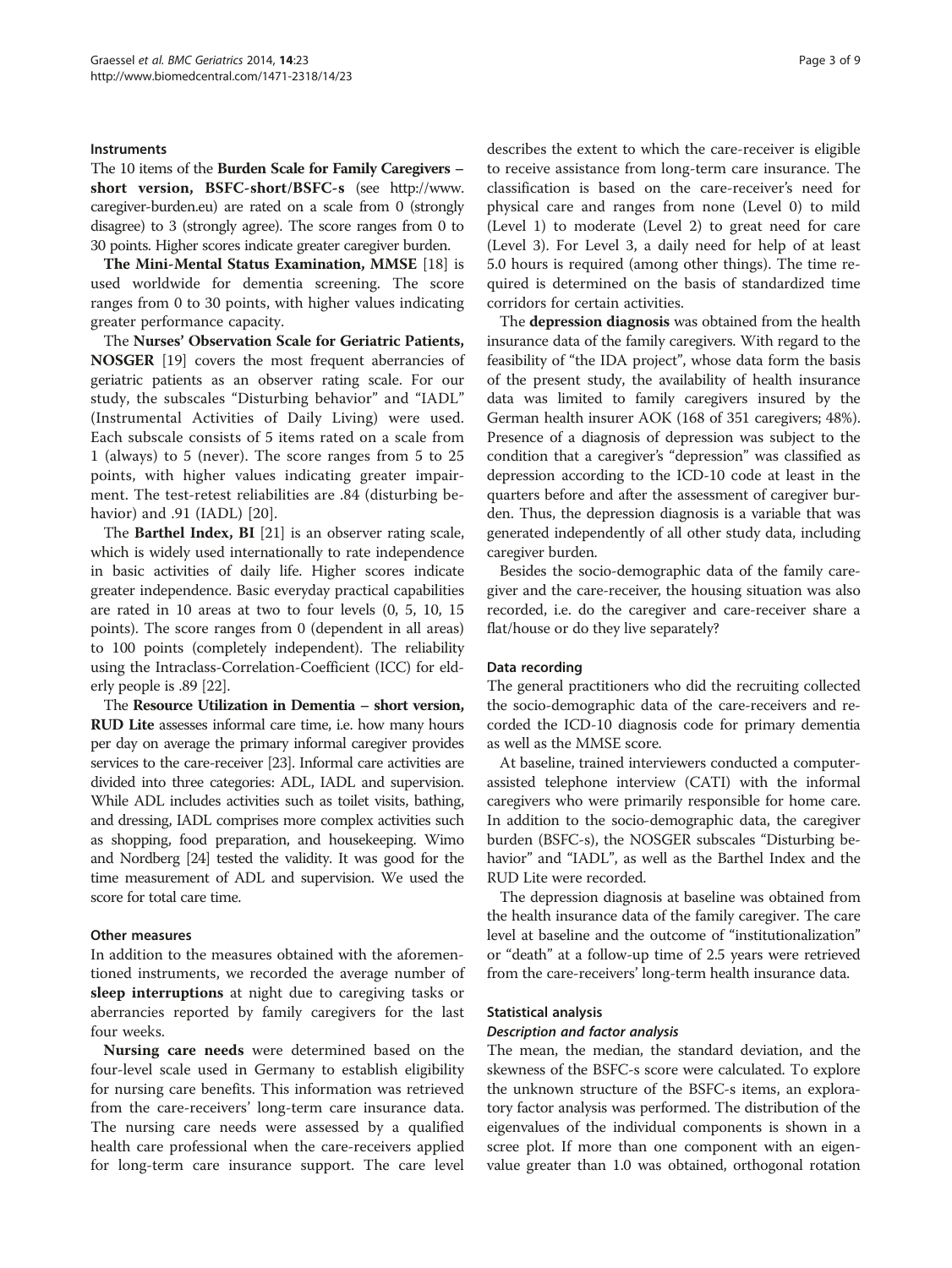would be used to obtain a simple structure of the variable grouping. The criterion for assigning a variable to a factor was defined as a factor loading ≥ .50.

## Reliability and item analysis

Cronbach's alpha was computed as a measure of internal consistency. Bortz and Döring [\[25\]](#page-8-0) recommend an alpha of .80 or higher for well-designed scales. The difficulty index and discriminatory power were calculated at the item level. Because a 4-step response format (0 to 3 points) is used for the items of the BSFC-s, the ratio of the sum of the squared subject's points to the sum of the  $\sum_{x^2}$ 

squared item maximum (  $\sum x_{\rm max}^2$ ) [\[26\]](#page-8-0) was used to com-

pute the difficulty index. For this index, a corridor from .20 to .80 is recommended by Bortz and Döring [[25](#page-8-0)]. Discriminatory power was calculated as the deleted item-total correlation. According to Bortz and Döring, a discriminatory power of .30 to .50 is rated as moderate and a power of  $> 0.50$  as high.

# Validity

The following hypotheses (H) were tested with regard to the construct validity  $(H1 - H5)$  and predictive validity (H6) of the BSFC-s:

H1: Caregiver burden will be positively correlated with the severity of the cognitive impairment assessed by the MMSE.

H2: Disturbing behavior (operationalized using the NOSGER subscale "Disturbing behavior") will be among the most stressful symptoms associated with dementia. Caregiver burden will be positively correlated with the severity of the disturbing behavior assessed by the NOSGER subscale "Disturbing behavior".

H3: Caregiver burden will be associated with the mental health of family caregivers, i.e. family caregivers diagnosed with a "depressive episode" will score higher on caregiver burden than caregivers without this diagnosis.

H4: Family caregivers who have only limited possibilities to retreat will report a higher caregiver burden, i.e. caregivers sharing a flat/house with the care-receiver will have a higher caregiver burden than those living separately.

H5: The more demanding the care requirements, i.e.

- the higher the care level,
- the lower the degree of independence of the care-receiver (measured with the Barthel Index),
- the more caregiving tasks are performed at night,
- the higher the average hours of daily support, the higher the caregiver burden will be.

H6: The higher the caregiver burden, the more likely a future institutionalization of the care-receiver will be.

For testing H1 through H5, correlations between the BSFC-s score and metric variables were computed using Spearman's rank correlation coefficient  $(r<sub>S</sub>)$ , whereas eta was calculated to identify correlations with nominally scaled variables. Differences in the median values were tested using the Mann–Whitney or Kruskal-Wallis test. Due to the left-skewed distribution of the BSFC-s score, non-parametric procedures were given priority here.

Based on the long-term health insurance data, we determined which care-receivers were institutionalized or had died at home at the follow-up time of 2.5 years. Thus, a predictive analysis of the outcome "institutionalization", using the baseline data as potential predictors, was computed to test H6. A binary logistic regression with "institutionalization" (coded yes = 1 and no = 0) as the dependent variable was computed. For this, the outcome "death at home" was eliminated. In a first step, bivariate analyses were computed for all independent variables to identify significant correlations  $(p < .05)$  with the dependent variable "institutionalization yes/no". In a second step, a multicollinearity analysis was computed with all significant bivariate predictors to eliminate the confounding of predictors that were correlated with each other (correlation coefficient  $\ge$  .50). In a third step, all significant bivariate predictors that were not affected by multicollinearity were entered into the binary logistic regression model. The variance explained by the regression model was indicated by Nagelkerke's  $\mathbb{R}^2$ . The significance of predictors was estimated using the Wald coefficient.

# Results

# Distribution of the BSFS-s score

The distribution of the BSFC-s score covered the entire range from 0 to 30 points (Figure [1\)](#page-4-0). Due to the high frequency of low scores – the 25th percentile was 3 – the distribution was right-skewed (skewness = .57). The median was 9, and the mean was  $10.2$  (SD = 8.0).

## Inter-correlations of the BSFC-s items

The exploratory factor analysis yielded a 1-factor structure of the BSFC-s. Only one component had an eigenvalue greater than 1.0 (eigenvalue 5.69; Figure [2](#page-4-0)). This factor accounted for 57% of the total variance of the BSFC-s score. Each of the 10 items loaded on this factor with factor loadings that exceeded .60 (see legend Figure [2](#page-4-0)).

#### Item analysis and reliability

The item difficulty of the BSFC-s items ranged from .16 to .40 (Table [1\)](#page-5-0). Together with the mean item values that ranged from .7 to 1.5 (item range:  $0 - 3$ ), this finding suggests that the subjective burden of caregivers of carereceivers with mild to moderate dementia was frequently still low at the item level. All 10 items showed high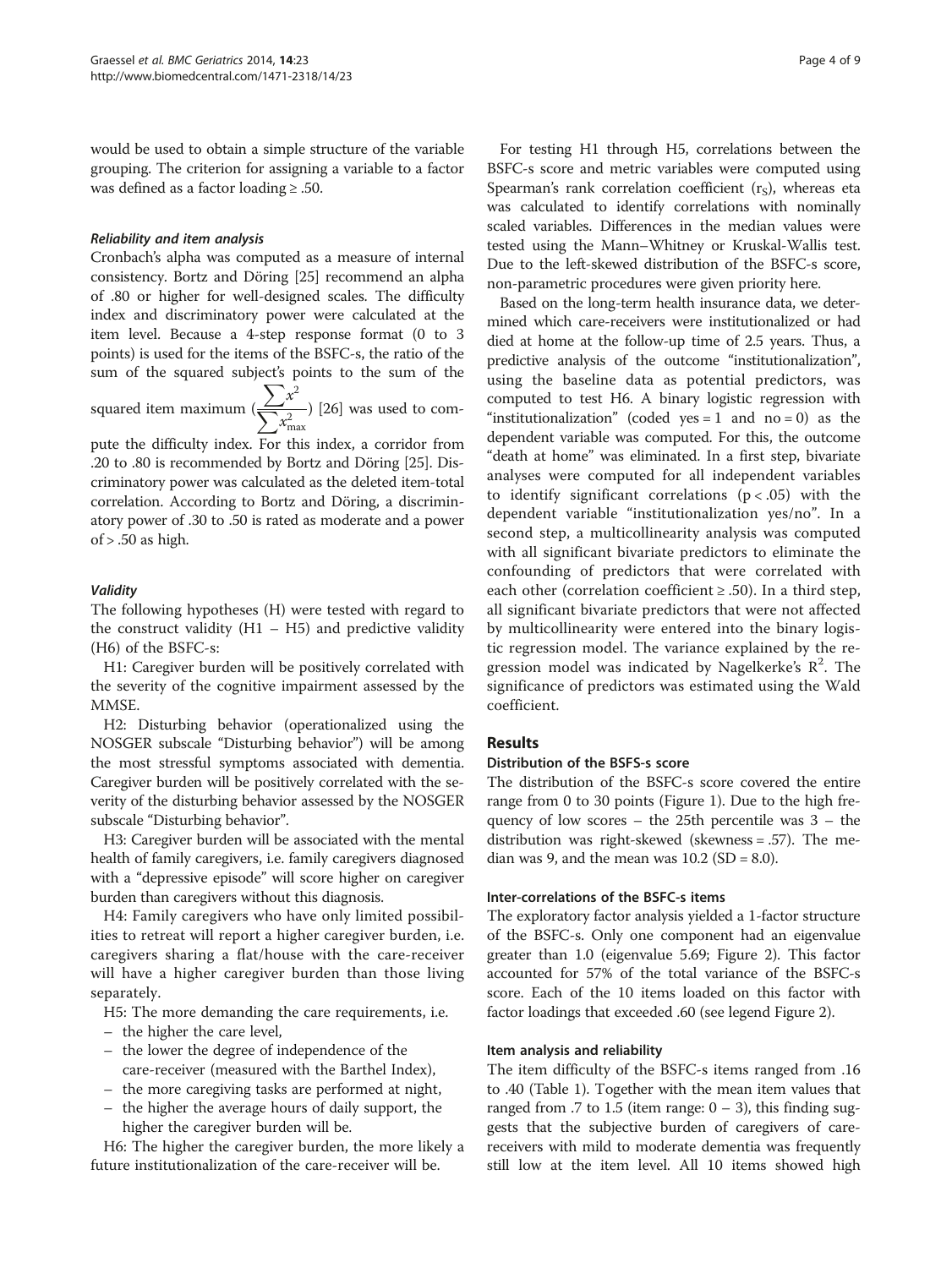<span id="page-4-0"></span>

discriminatory power between .55 and .75 (Table [1\)](#page-5-0). For all 10 items, Cronbach's alpha 'if item deleted' was below the Cronbach's alpha that was computed for the complete scale of .915.

#### Construct validity

Caregiver burden increased significantly with the severity of the dementia syndrome; a small correlation was found  $(r<sub>S</sub> = -.21; Table 2)$  $(r<sub>S</sub> = -.21; Table 2)$ . The BSFC-s score was moderately correlated with the NOSGER subscale for disturbing behavior  $(r<sub>S</sub> = .53)$ . Caregivers who had been diagnosed with depression  $(n = 30; 18%)$  scored higher on the BSFC-s than



those without a diagnosis of depression (eta = .22). Subjective burden was higher when the care-receiver and caregiver shared a flat or house than when they lived separately (eta = .19). Moderate correlations were observed between the BSFC-s score and variables that referred to the scope of caregiving: care level (eta = .31), Barthel Index  $(r<sub>S</sub> = -.45)$ , caregiving tasks at night (eta = .39), and number of caregiving hours per day  $(r<sub>S</sub> = .54)$ .

All reported correlations were in the predicted direction and were significant  $(p = .006$  was the highest p-value). Consequently, all hypotheses that referred to the construct validity of the BFSC-s were supported.

## Predictive validity

In multivariate analysis caregiver burden emerged as a significant ( $p = .007$ ) and the second strongest predictor of the institutionalization of people with dementia (Table [3](#page-6-0)). Furthermore, the rate of institutionalization was significantly higher for older and more cognitively impaired people with dementia. The same applied if the caregivers did not share a flat or house with the care-receivers.

The hypothesis that referred to the predictive validity of the BSFC-s was therefore supported.

#### **Discussion**

Factor analysis of the BSFC-s revealed only one factor with an eigenvalue greater than 1.0, and all 10 items loaded on this factor with factor loadings greater than .60. Thus, empirical support was established for a one-dimensional measure of subjective caregiver burden. This was also confirmed by the high internal consistency indicated by a Cronbach's alpha of .92 for the complete scale. Therefore it was empirically justifiable to compute a total score across the 10 items of the BSFC-s as a measure of the caregiver's "total subjective burden".

The reliability of the "total subjective burden" scale and, hence, the measurement precision were higher than those of their single-item counterparts [\[27\]](#page-8-0). The score indicates the existence and severity of a subjective caregiver burden. Thus, the urgency and necessity of imparting health services for caregivers can be derived from the BSFC-s score. On the other hand the maximum values of the single items express strong subjective burden. They indicate the aspects that constitute the individual problems of the family caregiver and in this way health services (e.g. individual counseling) can be offered as a secondary preventive or relief measure.

With only 10 items, the time required for the completion of the scale is still rather short; thus, by psychometric standards, the BSFC-s is an economical instrument. All 10 items increased the reliability of the BSFC-s score: For all 10 items, Cronbach's alpha 'if item deleted' was below the Cronbach's alpha for the complete scale. All items of the BSFC-s showed high discriminatory power; the values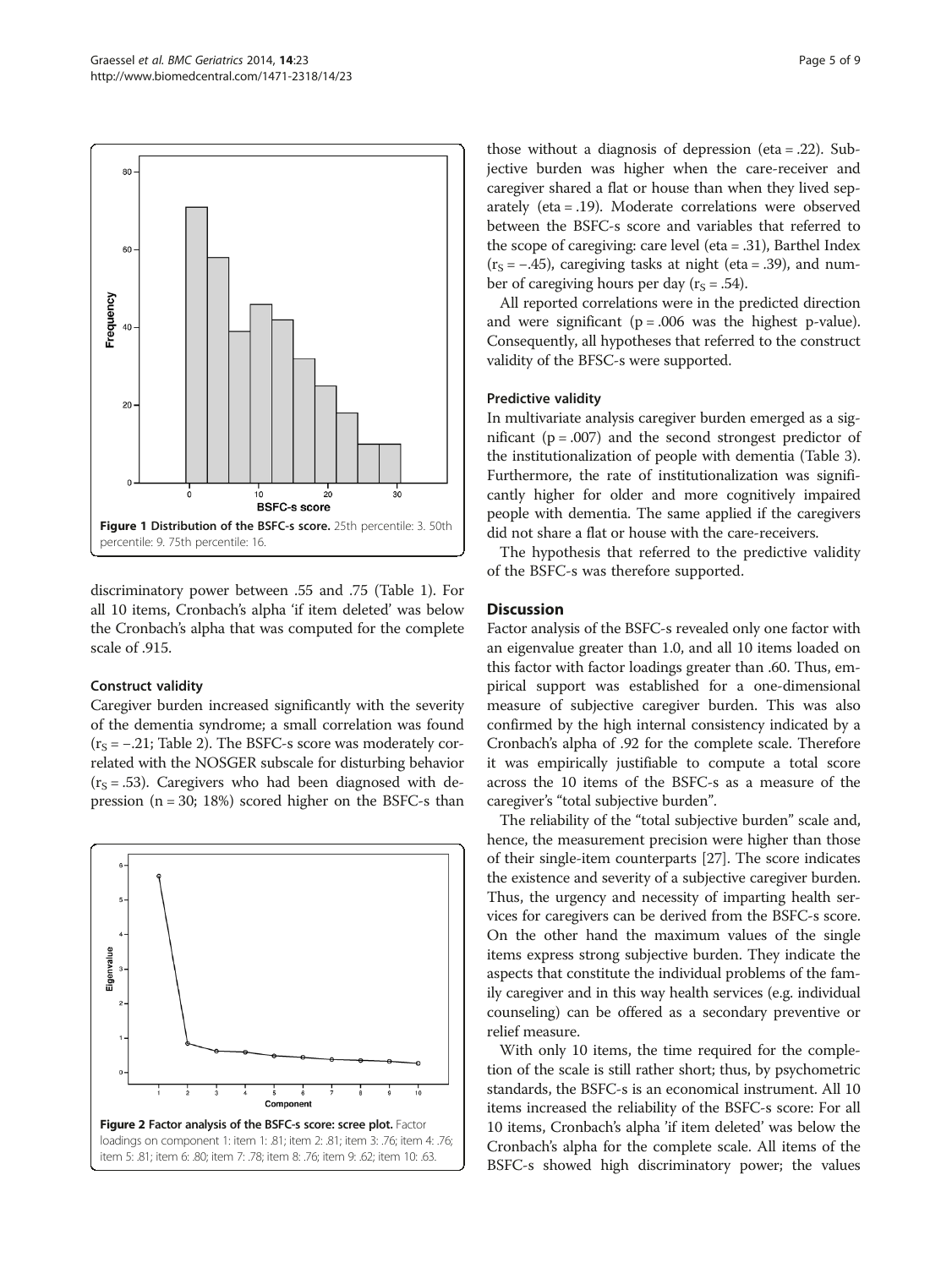<span id="page-5-0"></span>

| Item summary                               | Mean (SD) | Item difficulty | <b>Discriminatory power</b> | P      | Cronbach's alpha 'if item deleted' <sup>a</sup> |  |
|--------------------------------------------|-----------|-----------------|-----------------------------|--------|-------------------------------------------------|--|
| <b>Reduced life satisfaction</b>           | 1.1(1.0)  | .24             | .74                         | < .001 | .903                                            |  |
| 2 Physical exhaustion                      | 1.3(1.1)  | .32             | .75                         | < .001 | .902                                            |  |
| 3 Wish to run away                         | 1.1(1.1)  | .26             | .69                         | < .001 | .906                                            |  |
| 4 Depersonalization                        | .7(1.0)   | .16             | .70                         | < .001 | .906                                            |  |
| 5 Decreased standard of living             | 1.2(1.2)  | .30             | .74                         | < .001 | .902                                            |  |
| 6 Health affected by caregiving            | .9(1.0)   | .21             | .74                         | < .001 | .903                                            |  |
| 7 Caregiving is taking strength            | 1.5(1.1)  | .40             | .71                         | < .001 | .904                                            |  |
| 8 Conflicting demands                      | 1.1(1.1)  | .26             | .69                         | < .001 | .906                                            |  |
| 9 Worried about the future                 | .8(1.1)   | .19             | .55                         | < .001 | .914                                            |  |
| 10 Relationships with others are suffering | .7(1.0)   | .17             | .55                         | < .001 | .913                                            |  |

SD: standard deviation.

P: P value of discriminatory power.

<sup>a</sup>Cronbach's alpha (10 items): .915.

were between .55 and .75. Item difficulty was rather low, ranging between .16 and .40. This suggests that the total subjective caregiver burden experienced by caregivers of care-receivers with mild to moderate dementia is still relatively low.

All five hypotheses that referred to the construct validity of the BSFC-s were supported. Significant but small correlations (around .20) were found for the degree of dementia symptoms, the caregiver's opportunity to retreat, and a diagnosis of depression for family caregivers. Significant moderate correlations (greater than .50) were observed for the extent of disturbing behavior and the amount of time caregivers devoted to the home care of people with dementia. Disturbing behavior was deemed a particularly stressful condition for caregivers [\[28-30\]](#page-8-0). This means that the observed correlations supported the validity of the BSFC-s score.

The BSFC-s score is suitable for demonstrating that family caregivers who experience a higher subjective burden tend to terminate their caregiving activities (see the review by Luppa and colleagues [[31](#page-8-0)]). After the living situation, the score at baseline was the second strongest predictor of institutionalization 2.5 years later. Therefore, the hypothesis that referred to the predictive validity of the BSFC-s could also be accepted. As only 32 cases (12%) were institutionalized at the follow-up time of 2.5 years the number of cases

Table 2 Construct validity of the BSFC-s: hypotheses 1 – 5

| <b>Hypothesis</b>       | Variable                                    | Correlation  | P      |
|-------------------------|---------------------------------------------|--------------|--------|
| 1                       | MMSE                                        | $r_S = -.21$ | < .001 |
| $\overline{2}$          | NOSGER Disturbing behavior                  | $r_s = .53$  | < .001 |
| $\overline{\mathbf{3}}$ | Depression diagnosis (yes, no) <sup>a</sup> | $eta = .22$  | .006   |
| $\overline{4}$          | Living together (yes, no)b                  | $eta = .19$  | .001   |
| 5                       | Care level (none, 1, 2, 3) $c$              | $eta = .31$  | < .001 |
| 5                       | Barthel Index                               | $r_S = -.45$ | < .001 |
| 5                       | Caregiving tasks at night $(0, 1, >1)^d$    | $eta = .39$  | < .001 |
| 5                       | Informal caregiving time (hours per day)    | $r_s = .54$  | < .001 |

MMSE: Mini-Mental Status Examination.

NOSGER: Nurses' Observation Scale for Geriatric Patients.

r<sub>s</sub>: Spearman's rank correlation coefficient.

Medians of the BSFC-s score for nominally or ordinally scaled variables.

(testing for median differences: Mann-Whitney or Kruskal-Wallis test).

- <sup>a</sup>Depression diagnosis yes: median: 15.5 (n = 30; 18%).
- Depression diagnosis no: median: 8.5 (n = 138; 82%).

 $b$ Living together yes: median: 10.0 (n = 237; 68%).

Living together no: median: 6.0 ( $n = 111$ ; 32%).

 $c$ Care level none: median: 6.0 (n = 199; 57%).

<sup>d</sup>Caregiving tasks at night no: median: 6.0 (n = 229; 65%).

Caregiving tasks at night once: median: 12.0 (n = 51; 15%).

Care level 1: median: 11.0 (n = 57; 16%).

Care level 2: median: 15.0 (n = 66; 19%).

Care level 3: median: 12.0 (n = 29; 8%).

Caregiving tasks at night several times: median: 16.0 (n = 71; 20%).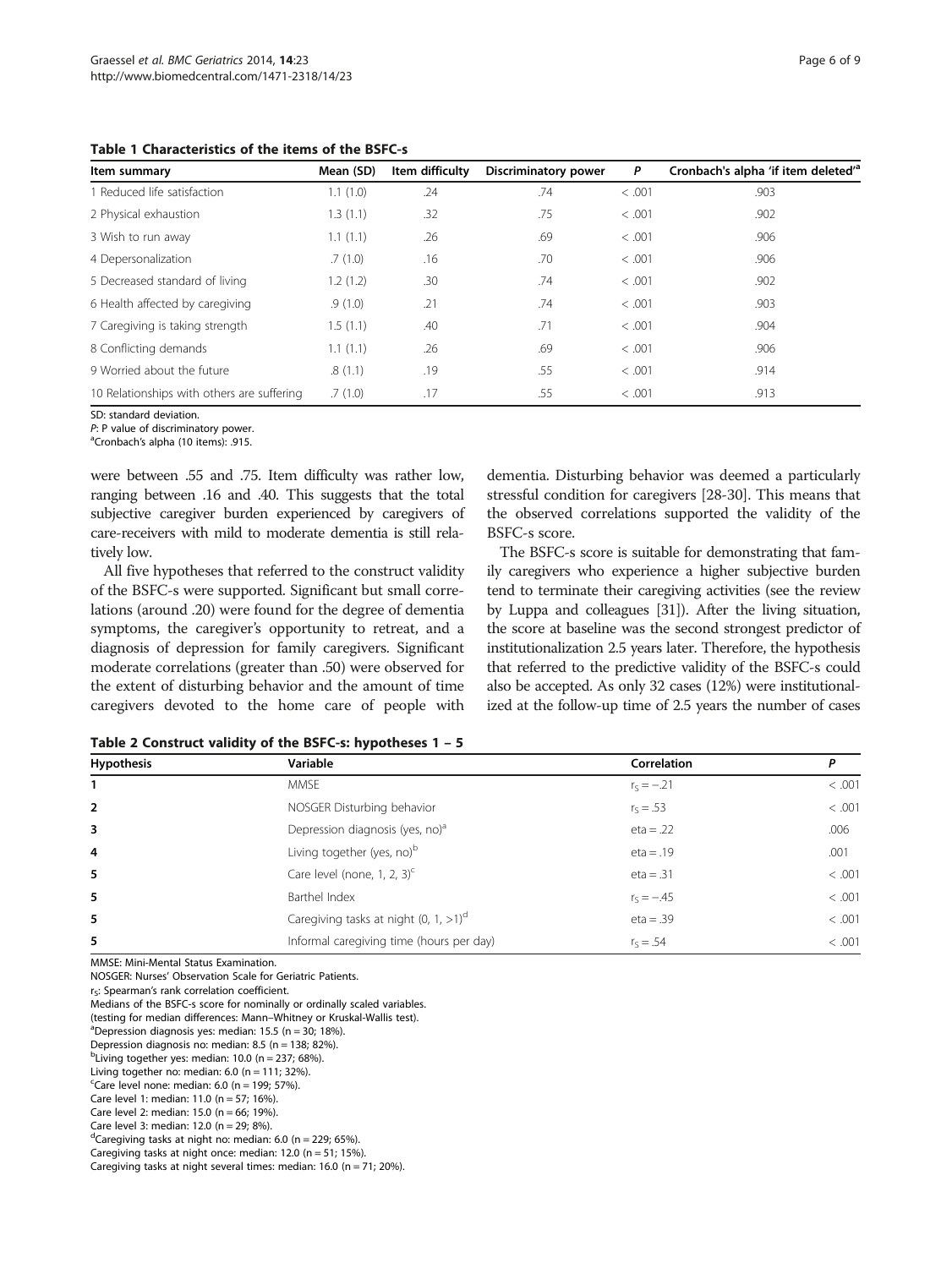| Variable                      | <b>Bivariate predictor analysis</b>                      |                         |              |        | Binary logistic regression <sup>a</sup> |                 |      |      |
|-------------------------------|----------------------------------------------------------|-------------------------|--------------|--------|-----------------------------------------|-----------------|------|------|
|                               | Institutionalization yes                                 | Institutionalization no | Test         | P      | Regression                              | <b>Standard</b> | Wald | P    |
|                               | $n = 32(12%)$                                            | $n = 237(88%)$          | value        |        | coefficient B                           | error           |      |      |
|                               | $n$ ( $n\%$ ) or mean (SD)<br>$n$ ( $n\%$ ) or mean (SD) |                         |              |        |                                         |                 |      |      |
| Living situation:             |                                                          |                         | $X^2 = 6.59$ | .015   | $-1.60$                                 | .52             | 9.41 | .002 |
| - together <sup>b</sup>       | 15 (8%)                                                  | 165 (92%)               |              |        |                                         |                 |      |      |
| - separately                  | 17 (19%)                                                 | 72 (81%)                |              |        |                                         |                 |      |      |
| Caregiver burden <sup>c</sup> | 13.7(9.0)                                                | 9.3(7.8)                | $T = -2.89$  | .004   | .07                                     | .03             | 7.38 | .007 |
| Care-receiver's age (years)   | 84.4 (7.0)                                               | 79.2 (6.2)              | $T = -4.20$  | < .001 | .09                                     | .03             | 7.34 | .007 |
| <b>MMSE<sup>d</sup></b>       | 17.4(3.2)                                                | 19.0 (3.8)              | $T = 2.68$   | .010   | $-14$                                   | .06             | 5.87 | .015 |
| Caregiver's age (years)       | 63.1(11.2)                                               | 58.6 (13.7)             | $T = -2.07$  | .044   | .03                                     | .02             | 2.57 | .109 |
| Region:                       |                                                          |                         | $X^2 = 4.56$ | .046   | .72                                     | .48             | 2.26 | .133 |
| - urban <sup>e</sup>          | 10 (21%)                                                 | 38 (79%)                |              |        |                                         |                 |      |      |
| - rural                       | 21 (10%)                                                 | 193 (90%)               |              |        |                                         |                 |      |      |

<span id="page-6-0"></span>

|  | Table 3 Significant predictors of institutionalization at a follow-up time of 2.5 years |  |  |  |
|--|-----------------------------------------------------------------------------------------|--|--|--|
|--|-----------------------------------------------------------------------------------------|--|--|--|

n = 269 cases; 351 cases of the total sample less 82 care-receivers who died at home.

 ${}^a$ Chi<sup>2</sup> = 41.36 (p < .001); Nagelkerke's R<sup>2</sup> = .283 (none of the 6 potential predictors had to be excluded from the multivariate analysis due to multicollinearity). <sup>b</sup>Family caregiver and care-receiver with dementia share a flat or house.

<sup>c</sup>Score of the BSFC-s.

<sup>d</sup>Mini-Mental Status Examination.

eUrban region: cities with at least 100,000 citizens; rural region: cities with less than 100,000 citizens and villages.

Other variables were not significantly correlated with institutionalization: study arm ( $p = .500$ ); sex of family caregiver ( $p = .527$ ); caregiver spouse yes/no ( $p = .434$ ); sex of care-receiver with dementia (p = .538); NOSGER subscale "Disturbing behavior" (p = .073); NOSGER subscale "IADL" (p = .257); family caregiver diagnosed with depression yes/no (p = .696); care level yes/no (p = .249); Barthel Index (p = .737); caregiving tasks at night yes/no (p = .532); average hours of daily care (p = .389).

was limited. Thus, the influence of outliers cannot be excluded because the influence increases with a decreasing number of cases. On the other hand, previous studies had already identified subjective caregiver burden as a predictor of institutionalization (e.g. [\[4,](#page-7-0)[32](#page-8-0)]).

In the past three decades, several scales for measuring the total subjective caregiver burden have been developed. The Zarit Burden Interview (ZBI) [\[14\]](#page-8-0) was published first and represents the most widely used scale. The total score of the current ZBI version includes 22 items, one of which provides a global assessment of burden. The remaining 21 items are all related to the spouse/partner as the carereceiver. The German validation study by Braun and colleagues [[33](#page-8-0)] was based on the interview data of 37 wives who provided care to their husbands who suffered from dementia. In contrast to the outcome of the BSFC-s, a clear single-factor structure was not found for the ZBI. Although one dominant factor was found, five other factors showed eigenvalues greater than 1 as well. Cronbach's alpha was .91, similar to that of the BSFC-s, which had a score of .92. The average discriminatory power of the 22 items included in the ZBI was (median: .48) slightly lower than that of the BSFC-s (median: .71). Hypotheses that referred to the construct validity of the ZBI were tested using the same variables and the results were similar: Correlation with the severity of dementia (MMSE): -.26 (ZBI) vs. -.21 (BSFC-s); care requirements (Barthel Index): .68 (ZBI) vs. .53 (BSFC-s); informal care time (hours per day): .47 (ZBI) vs. .54 (BSFC-s). Consequently, with only half as many items, the

BSFC-s is able to measure total caregiver burden as validly as the ZBI. The study by Braun and colleagues [\[31\]](#page-8-0) did not analyze any predictors of institutionalization.

The strengths of the present study include the large sample size of more than 300 participants; the recruitment area, which accounts for the typical distribution of urban and rural populations; and the recruitment process, which used general practitioners to prevent bias in selecting the participants. Selection bias constitutes a major problem when participants are recruited; for example, from the outpatient departments of university hospitals. An advantage of the comprehensive IDA data is that data were combined from several sources: Specifically, medical carereceiver data, and above all, health insurance data were available in addition to the information provided by the caregivers. Moreover, the association between a self-rated depression score of caregivers and their subjective burden has been investigated before e.g. [\[29,34,35](#page-8-0)]. However the association between a medical diagnosis of depression in caregivers and their subjective burden was analyzed for the first time.

Due to the inclusion criteria of the underlying study, the cause for the care-receivers' dependency on caregiving was limited to mild or moderate dementia. Another limitation of this study is that the sample was not representative of all family caregivers in Germany. The data used in this validation study were the outcome of a study ("the IDA project") that was constructed for a purpose other than the validation of the BSFC-s. A limitation of this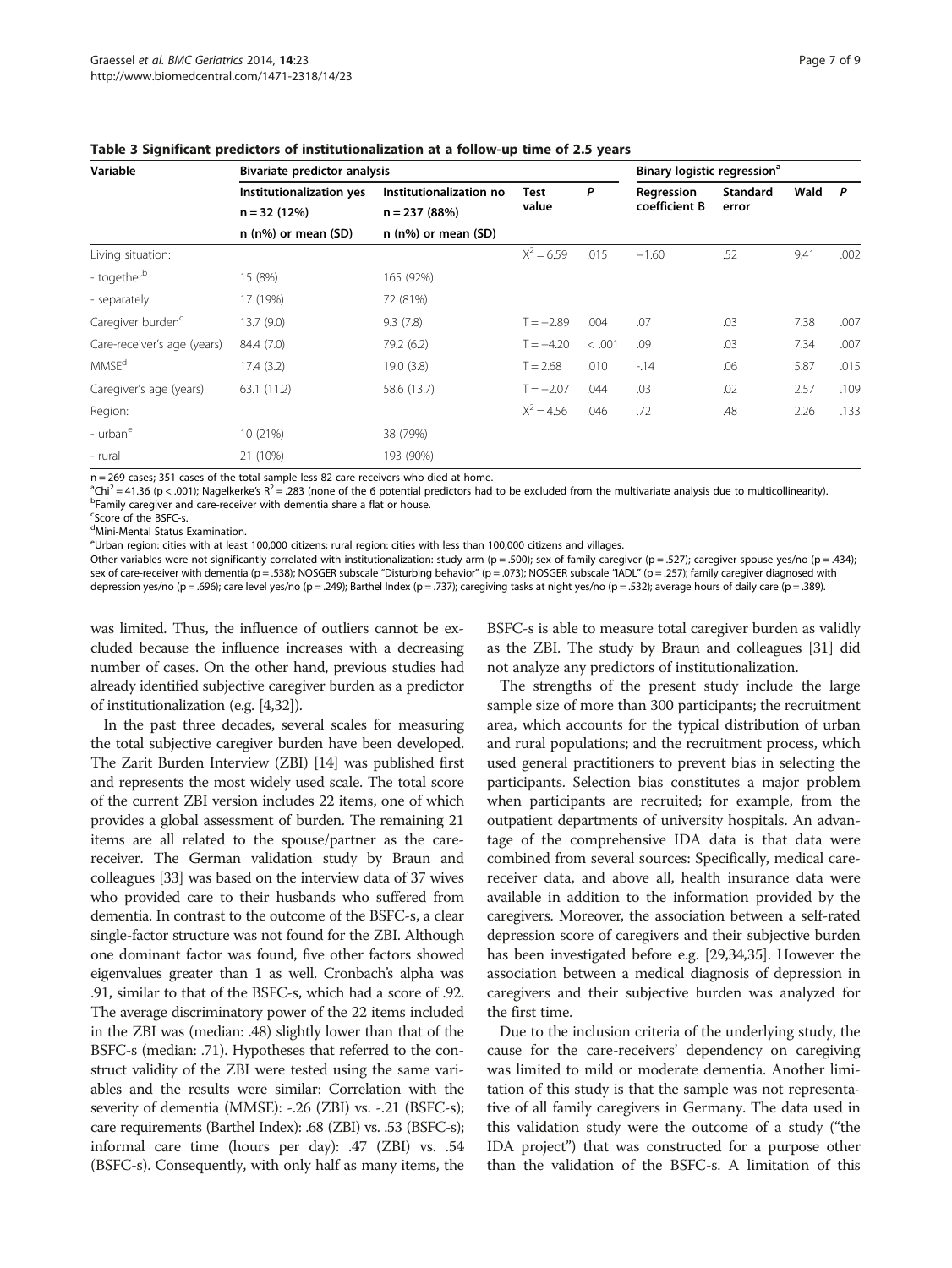<span id="page-7-0"></span>work is that the convergent validity cannot be verified because there was only one single measure applied to assess the subjective burden of the caregivers, the BSFC-s. Some of the data used in this validation were assessed by CATI with the family caregivers. Therefore, an observation bias by family caregivers cannot be excluded.

Further research is required to determine the test-retest reliability of the BSFC-s. Moreover, the applicability of the BSFC-s should be evaluated not only for the care of the elderly, but also for other populations such as the caretaking of children by a parent. A valid classification system denoting low, moderate, and high burden would be useful for the interpretation of the score. The extent of physical symptoms would provide a suitable criterion for this classification. The original version of the BSFC revealed a significant association between total subjective caregiver burden and the extent of physical symptoms [[15\]](#page-8-0).

A new study is under way to compare three different measures of the subjective burden of family caregivers: the CarerQoL questionnaire [\[36](#page-8-0)], the Caregiver Strain Index (CSI) [\[37](#page-8-0)] and the BSFC-s. Therefore, it will be possible to test for convergent validity.

A valid measure of subjective caregiver burden has important implications for both practice and research. For example, caregivers at risk of health impairments and problematic developments in the caregiving situation can be identified via screening. In this way, individual counseling could be offered as a preventive measure before caregivers suffer from overload and its consequences. Informal caregivers need timely adequate health services to maintain their resources for carrying out caregiving tasks. The implementation of effective relief measures though is important and also reasonable from a perspective of health economy [[34](#page-8-0)]. The costs for the healthcare system are much higher for institutionalized care than for home care [\[38](#page-8-0)]. Due to its central importance for the situation of informal caregivers and caregiving in general, subjective burden is a main outcome variable for all caregiver-related interventions (see the meta-analysis by Sörensen and colleagues [\[39\]](#page-8-0)).

#### Conclusion

The study presented here shows that all hypotheses that referred to the construct validity of the BSFC-s were supported and the BSFC-s score has predictive validity for the institutionalization of people with dementia. The 10-item short version of the Burden Scale for Family Caregivers BSFC-s represents a feasible, very economical and valid short scale for measuring the caregiver's total subjective burden. The scale is available for free in 20 languages ([http://www.caregiver-burden.eu](http://www.caregiver-burden.eu/)).

#### Abbreviations

ADL: Activities of daily living; AOK: German health insurer [Allgemeine Ortskrankenkasse]; BI: Barthel Index; BSFC: Burden Scale for Family Caregivers; BSFC-s: Burden Scale for Family Caregivers – short version; CATI: Computer-

assisted telephone interview; IADL: Instrumental activities of daily living; ICD-10: International statistical classification of diseases and related health problems - 10th revision; IDA: Dementia care initiative in primary practice [Initiative Demenzversorgung in der Allgemeinmedizin]; MMSE: Mini-Mental State Examination; NOSGER: Nurses' Observation Scale for Geriatric Patients; r<sub>s</sub>: Spearman's rank correlation coefficient; RUD Lite: Resource Utilization in Dementia – short version; ZBI: Zarit Burden Interview.

#### Competing interests

For the data collecting original study the sponsors have commissioned two academic research institutions with the scientific evaluation of "the IDA project" by providing unconditional research funds. A contract between the sponsors and academic researchers ensures that the latter have full scientific responsibility and have the right to publish the results. Members of the sponsoring organizations closely cooperate in designing and conducting the project, but only the academic researchers have full access to all the data in this study and take complete responsibility for the integrity of the data and the accuracy of the data analysis. EG is an independent scientist who has received funding for the original study as described above. HB and HG are independent scientists and declare they have no competing interests. TL is an independent scientist and general practitioner, member of the Advisory Board of 'CGM - Compu Group Medical' and declares no further competing interests.

#### Authors' contributions

EG designed the original study and supervised the data collection of the original study ("the IDA project"), designed the present study and wrote the manuscript. HB gave important hints for interpretation, assisted with writing and revised the manuscript. TL gave important hints for interpretation and revised the manuscript. HG performed the statistical data analysis, gave important hints for interpretation of the data and assisted with writing the manuscript. All authors contributed to the article and have read and approved the final version of the manuscript.

#### Acknowledgements

"The IDA project" was initiated and financed by four partners with equal rights in its conception, development, and implementation: the Federal Association of the AOK and the AOK Bavaria Health Insurer, one of the largest statutory health insurance companies in Germany, and the research-based pharmaceutical companies Eisai and Pfizer. The authors thank the following members of the IDA working group for their permission to use the IDA database: Rolf Holle (Helmholtz Zentrum München), Reiner Leidl (Helmholtz Zentrum München), Peter Marx (Pfizer), Hilmar Mehlig (Eisai), Martina Sitte (Federal Association of the AOK), Sonja Wunder (AOK Bavaria - Health Insurer), and Jörg Lauterberg (German Institute for Quality and Efficiency in Health Care). Furthermore we acknowledge support by Deutsche Forschungsgemeinschaft and Friedrich-Alexander-Universität Erlangen-Nürnberg within the funding programme Open Access Publishing.

#### Author details

<sup>1</sup> Centre of Health Services Research in Medicine, Department of Psychiatry and Psychotherapy, Friedrich-Alexander-Universität Erlangen-Nürnberg, Schwabachanlage 6, D-91054 Erlangen, Germany. <sup>2</sup>Medical Psychology and Medical Sociology, Universitätsklinikum Carl Gustav Carus Dresden, Fetscherstr. 74, D-01307 Dresden, Germany. <sup>3</sup>Institute of General Practice and Family Medicine, Otto-von-Guericke-Universität Magdeburg, Leipziger Straße 44, D-39120 Magdeburg, Germany.

#### Received: 5 November 2013 Accepted: 12 February 2014 Published: 20 February 2014

#### References

- Glendinning C, Tjadens F, Arksey H, Moree M, Moran N, Nies H: Care provision within families and its socio-economic impact on care providers. Working Paper No EU 2342. University of York: Social Policy Research Unit; 2009.
- 2. Pearlin LI, Mullan JT, Semple SJ, Skaff MM: Caregiving and the stress process: an overview of concepts and their measures. Gerontologist 1990, 30(5):583–594.
- 3. Lazarus RS, Folkman S: Stress, appraisal, and coping. New York: Springer; 1984.
- 4. Yaffe K, Fox P, Newcomer R, Sands L, Lindquist K, Dane K, Covinsky K: Patient and caregiver characteristics and nursing home placement in patients with dementia. JAMA 2002, 287(16):2090–2097.